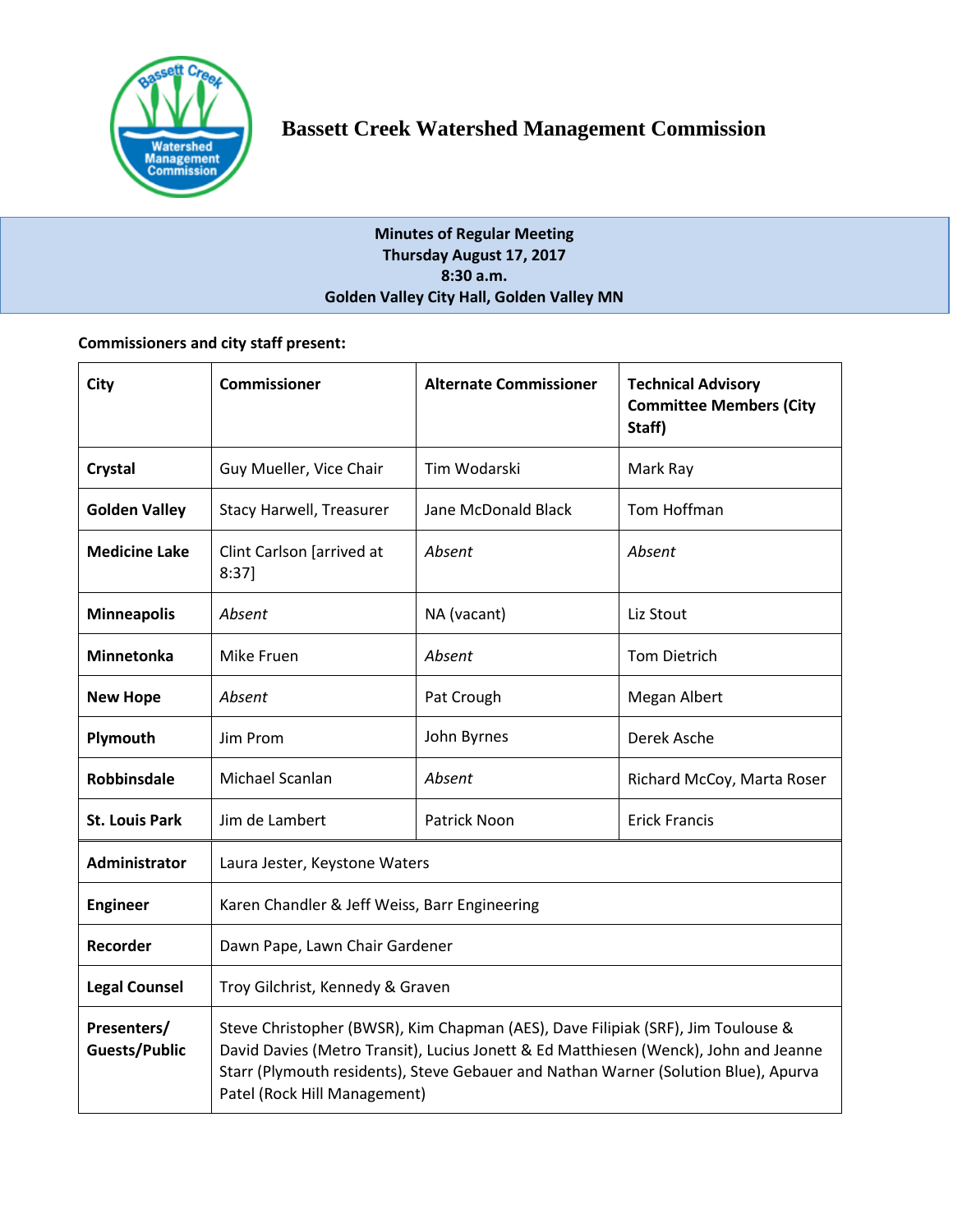# **1. CALL TO ORDER AND ROLL CALL**

On Thursday August 17, 2017 at 8:31 a.m. in the Council Conference Room at Golden Valley City Hall (7800 Golden Valley Rd.), Chair de Lambert called to order the meeting of the Bassett Creek Watershed Management Commission (BCWMC) and asked for roll call to be taken.

# **2. CITIZEN FORUM ON NON-AGENDA ITEMS**

None.

# **3. APPROVAL OF AGENDA**

The agenda was reviewed.

**MOTION:** Commissioner Prom moved to approve the agenda. Commissioner Harwell seconded the motion. Upon a vote, the motion carried 7-0 [Cities of Medicine Lake and Minneapolis absent from vote].

## **4. CONSENT AGENDA**

Administrator Jester distributed a revised financial report for consideration within the consent agenda.

**MOTION:** Alternate Commissioner Crough moved to approve the consent agenda as amended and Commissioner Prom seconded the motion. Upon a vote, the motion carried 7-0 [Cities of Medicine Lake & Minneapolis absent from vote].

The following items were approved as part of the consent agenda: the July 20, 2017 Commission Meeting Minutes, the August 2017 Financial Report (as revised), the payment of invoices, approval of Northwood East Ballfield Improvements in New Hope, approval to reimburse Commissioner Scanlan for Water Resources Conference registration.

The general and construction account balances reported in the August 2017 Financial Report are as follows:

| <b>Checking Account Balance</b>            | \$600,769.68      |
|--------------------------------------------|-------------------|
| TOTAL GENERAL FUND BALANCE                 | \$600,769.68      |
| TOTAL CASH & INVESTMENTS ON-HAND (7/12/17) | \$3,452,309.40    |
| CIP Projects Levied - Budget Remaining     | (4,465,355.61)    |
| Closed Projects Remaining Balance          | ( \$1,013,046.21) |
| 2012-2016 Anticipated Tax Levy Revenue     | \$10,014.74       |
| 2017 Anticipated Tax Levy Revenue          | \$643,220.55      |
| Anticipated Closed Project Balance         | $($ \$359,810.92) |

## **5. BUSINESS**

# **A. Receive Presentation on METRO Blue Line Extension (Bottineau) Light Rail Transit Project**

Administrator Jester introduced Jim Toulouse from the Blue Line Project Office and Dave Filipiak with SRF to give an overview of the Blue Line Extension Project that runs along Bassett Creek in Minneapolis and Golden Valley.

[Commissioner Carlson arrived.]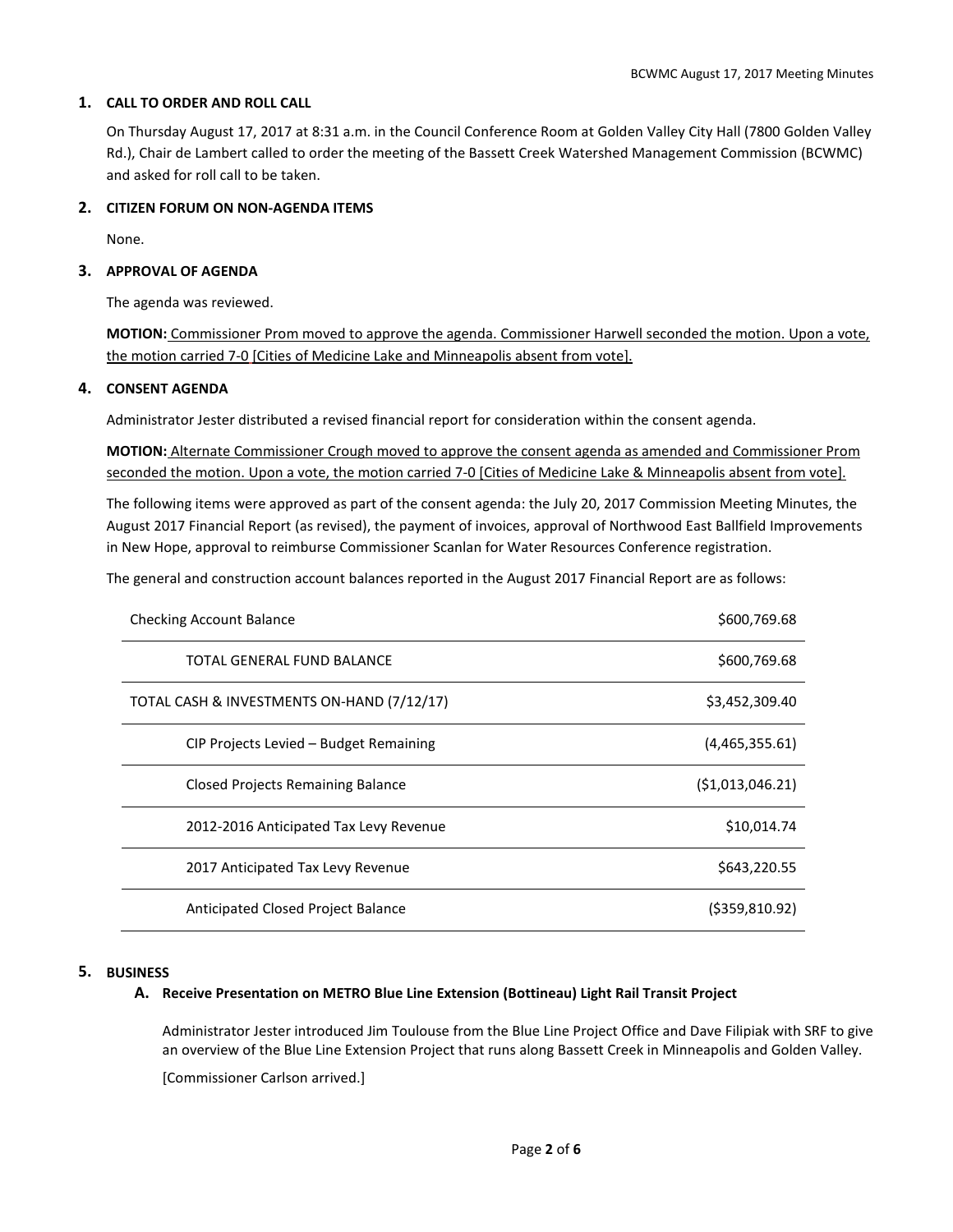Mr. Toulouse gave an overview of the METRO Blue Line Extension (Bottineau) Light Rail Transit Project, indicating that the rail line should be operational in 2022 and that it's currently in the engineering phase. Mr. Filipiak stated that the total project length is 13.5 miles, which includes four watershed jurisdictions. For the last year and a half, studies and discussions with watersheds and cities have taken place. In reviewing stormwater best management practices, they are meeting the BCWMC water quality requirements for linear projects as well as peak discharge rates.

Next floodplain impacts and mitigation were presented. Floodplain fill is approximately 20,000 cu. yards and the floodplain mitigation site is within Theodore Wirth Regional Park. Excavation of the mitigation site will include contaminated materials, so disposal will be guided by an MPCA approved response plan.

A few locations along the project corridor were covered in more detail as they impact the creek, including the Plymouth Ave. Bridge where there are multiple constraints and complications. This will be the site of a station, the creek needing realignment here and there is a pedestrian/trail crossing.

The Kewanee Way Outfall was discussed next. This site has many constraints and a future variance request is anticipated. The France Avenue Outfall, on the other hand, has more space to work with and the design can exceed the BCWMC requirements. Here, it's expected the project will expand an existing stormwater pond constructed by the City of Robbinsdale.

It was noted that the Project Office has been in close coordination with the Commission and member cities about balancing floodplain impacts and meeting overall requirements. Some areas will go beyond BCWMC requirements, other areas will not be able to meet BCWMC requirements. It was noted that infiltration of stormwater is not being considered in most areas due to high groundwater and contaminated soils.

The early bid package project components will include: floodplain mitigation site, Theodore Wirth Parkway Bridge, and MCES sanitary sewer work. They expect to submit these components for review/approval at the BCWMC's October 2017 meeting, with construction planned for 2018. The rest of the project is slated to be presented to the Commission in 2018 for 2019 construction.

#### **B. Consider Approval of 90% Design Plans for Plymouth Creek Restoration Project (CIP 2017CR-P)**

Commission Engineer Chandler gave an overview of previous meetings and previous reviews of this project. She reported that the issue of a rise in the floodplain elevation on park property was not resolved in the revised 90% plans and would require a variance from the Commission. City of Plymouth staff, Derek Asche, reported that the plans will be changed to remove the structure causing a rise in the floodplain because it would require a Letter of Map Revision (LOMR) by the Department of Natural Resources. Therefore, the variance request to the Commission was withdrawn. Engineer Chandler further explained that comments on the original 90% plans were addressed by the city's consultant, Wenck. She noted the tree survey was revised to reflect consensus reached at the onsite meeting with the landowners. There was further discussion about tree removals. Mr. Asche reassured the Commission that no more trees than necessary would be removed and that no trees are being taken out for the sole purpose of using the material for bank stabilization. He noted the reason that more trees are slated for removal in this updated version of the plans is because access is needed to the site that does not cross private property.

Regarding the upstream half of the project, Commissioner Prom reported he is not comfortable with the disc stop poles that are meant to protect the trees in the disc golf course. He appreciated that the number of poles was reduced to bring down the cost, but he wondered if a net or tall vegetation, like bushes, could be used instead. In response, Mr. Asche reminded the Commission that poles are costly to install, but the long-term benefit is that they require less maintenance. He then offered an alternative idea of planting trees and shrubs close together to control foot traffic. Commissioners generally liked the idea of netting or vegetation rather than stop poles. There was also discussion about re-routing the fairways and holes, either temporarily or permanently. City staff was directed to continue to coordinate with the Parks Department on possible temporary or permanent changes to fairways to help protect trees and the creek during and after construction.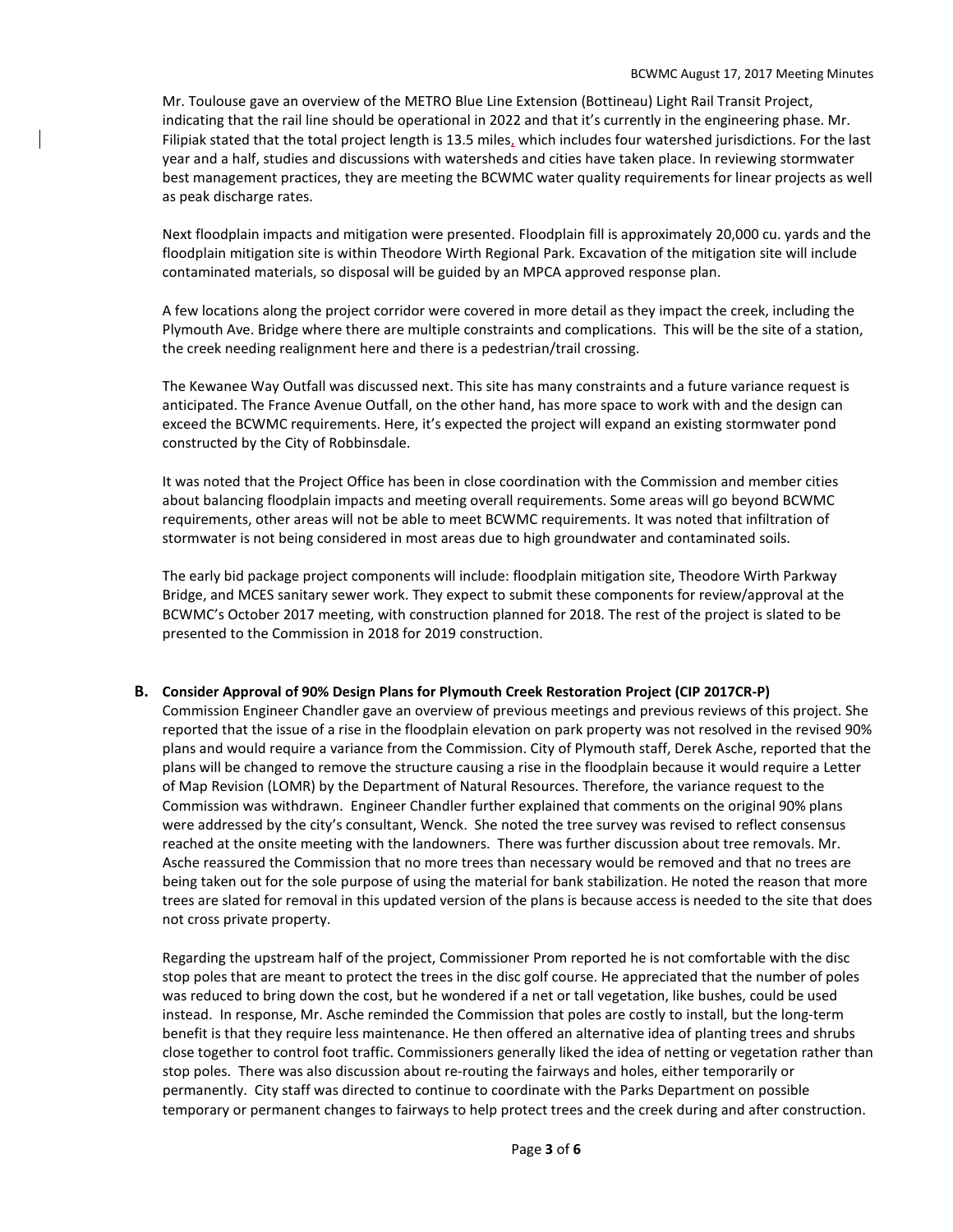There was also consensus that "stop poles" in the budget and within the plans be changed to "tree protection" for the not to exceed amount of \$42,000.

Administrator Jester added that she would like to see educational signs added to the budget. Commissioner Mueller suggested \$4,000 be allocated for educational signs.

Mr. John Starr, a landowner adjacent to the project, commented that he was surprised that there is no blanket of leaves, only black dirt and a significant amount of erosion within the project area adjacent to his home. He reported that Hennepin County staff visited the site and discussed project components and possible effects of the project with himself and his wife. He was concerned about the grasses to be planted as part of the project because they need direct sunlight, but after finding out that low light vegetation would be used, he felt more comfortable. Mr. Starr also stated concerns about too many trees being removed, that the project is open ended, and that he doesn't fully understand the terms of the conservation agreement. There was discussion about how the project is expected to be maintained by the city into perpetuity but that additional trees aren't expected to be removed in the future unless they pose a threat to property or the creek.

Commissioner Prom stated that special care to consider each and every tree was taken and that the Commission should proceed with the project. Alternate Commissioner McDonald Black questioned the \$42,000 figure, noting that money for "tree protection" seems to be solely to improve the course, not the project.

**MOTION:** Commissioner Prom moved to approve the 90% plans with the Commission Engineer's comments as revised (removing comments B and D), with allotment for "tree protection" rather than stop poles and adding \$4,000 for educational signs. Staff are also to work with Plymouth Parks Department to consider temporary or permanent fairway realignment. Commissioner Mueller seconded the motion. Upon a vote, the motion carried 8-0 [City of Minneapolis absent from vote].

# **C. Consider Approval of 90% Design Plans for Four Seasons Mall Area Water Quality Project (Agora Development) (2013 CIP NL-2)**

Commission Engineer Chandler introduced the project by letting the commission know that this is the first time the Commission has seen these plans for the CIP portion of the Agora redevelopment. The location of the project is southwest of the intersection of Rockford Road and Highway 169. According to an agreement between the Commission and the developer, Rock Hill Management, the project would need to provide 100 pounds of phosphorus removal above and beyond removals required by the BCWMC for the development project. Engineer Chandler reported that Commission Engineers have been working with the team of developers, engineers, and others. Commission Engineers reviewed stormwater management techniques to be used, including an iron-enhanced sand filter to remove more phosphorus from the stormwater pond to the north of the wetland and reported that, as designed, the whole project will remove 100.76 pounds of phosphorus above and beyond the BCWMC requirements for the development. Commission Engineer Chandler reviewed her comments on the plans including that an Operations and Maintenance Plan needs to completed that includes a chloride management plan. She reported the estimated costs of the stormwater best management practices are \$1.6 million and that the Commission pledged up to \$848,000 in CIP funds. She recommended conditional approval with the comments noted in the review memo.

Administrator Jester asked how the wetland is removing pollutants. Engineer Chandler explained that micro pools are being created in the wetland to lengthen the flow path and slow down the water into a longer flow path to allow suspended sediments to settle out. In addition, she noted that a better plant community within the wetland will be established that can help mitigate pollutants.

Commissioner Prom asked about maintenance of the wetland and Mr. Gebauer with Solution Blue responded that an agreement will be in place for the city to maintain (dredge) small ponding areas on the west side of the wetland. Commissioner Mueller inquired about plant uptake in the wetland walk and how total phosphorus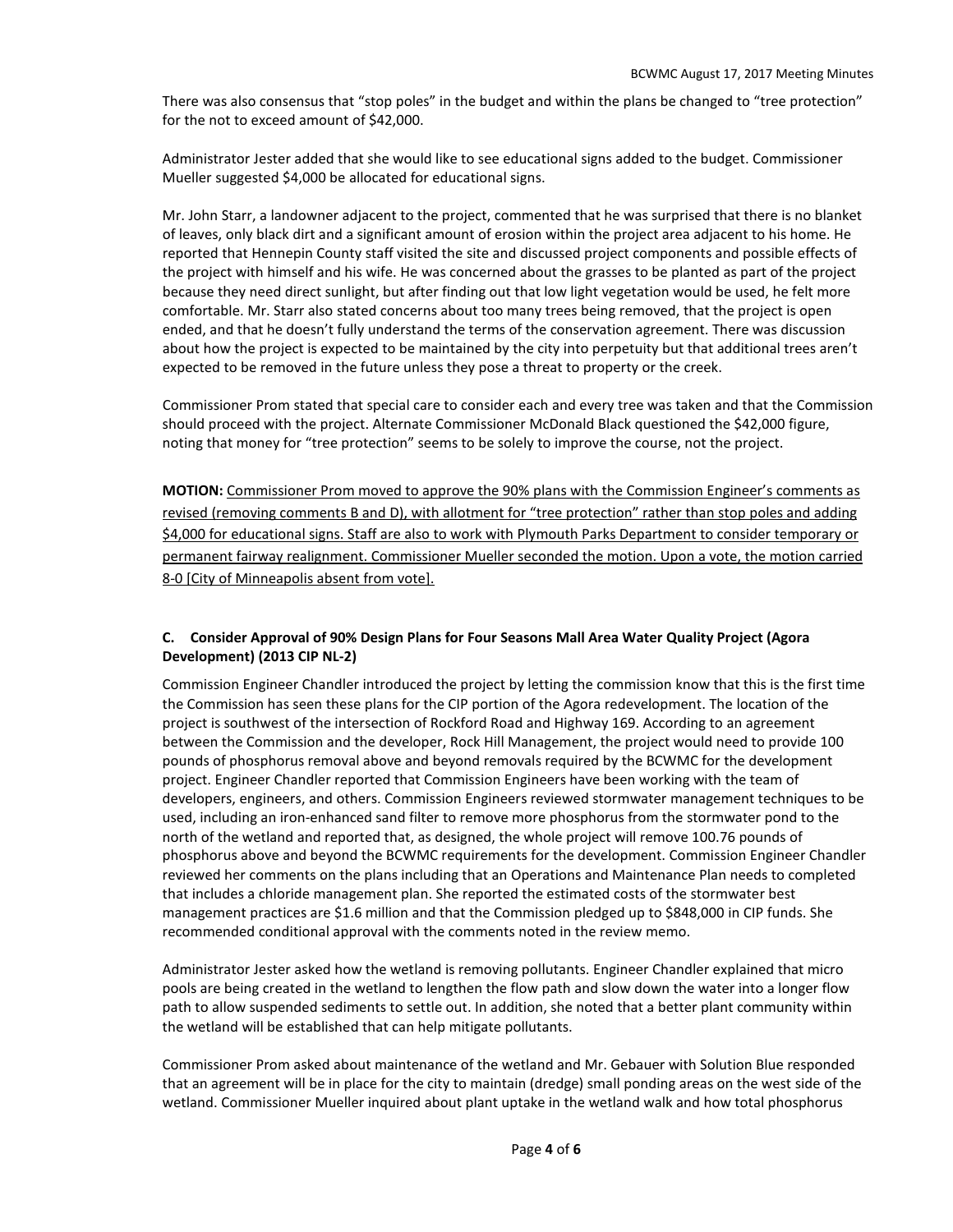removal is calculated. Engineer Chandler explained that plants in the wetland walk will be removed annually. Mr. Gebauer added that plant uptake within the large wetland is not included in the calculations.

Commissioner Carlson asked about the project's timeline. Mr. Patel with Rock Hill Management reported that they are closer to closing on the property and hoped to demo this fall, but they still have title hurdles to overcome. Commissioner Harwell raised the issue of winter maintenance and chloride. Mr. Patel replied that he has been working on reducing chlorides on all properties and he plans to use non-chloride deicers.

Alternate Commissioner McDonald Black asked about per pound phosphorus removal cost compared to other projects. Administrator Jester noted that this project has similar cost per pound removal figures as the original Four Seasons Mall water quality project in terms of the CIP funding provided by BCWMC.

**MOTION:** Commissioner Prom moved to approve the 90% plans for the CIP portion of the Agora Project with the Commission Engineer's comments. Commissioner Scanlan seconded the motion. Upon a vote, the motion carried 8-0 [City of Minneapolis absent from vote].

## **D. Consider Approval of 50% Design Plans for Main Stem Erosion Repair Project (CIP 2017CR-M)**

Liz Stout with the City of Minneapolis provided a brief overview of the project and introduced Jeff Weiss from Barr Engineering who is designing the project on behalf of the city. Mr. Weiss gave a PowerPoint presentation showing photos of existing conditions along the project reaches and techniques to be used at each section to fix eroding streambanks.

[Prom and Harwell depart. Byrnes and McDonald Black assume voting for Plymouth and Golden Valley, respectively.]

Mr. Wiess noted that the project will not impact floodplain levels. Ms. Stout added that concrete removal and the installation of restoration measures on the Fruen Mill side of the creek will not happen unless it is in conjunction with redevelopment at Fruen Mill. Mr. Weiss also reported that the approximately 115 trees that will be removed are mainly scrubby, un-valuable, volunteer trees. He noted that 60-70 trees and 150-175 shrubs will be replanted.

Commissioner Scanlan asked about the timing of permit approvals. The timeline is as follows: submit permit applications in August, present 90% plans at BCWMC's September board meeting. Assuming the Commission approves those plans, bidding will be in October and November. Construction is slated for December through February.

Alternate Commissioner Byrnes asked if there is a concern with Barr Engineering designing the work rather than another firm designing and Barr Engineering reviewing on behalf of the Commission. Engineer Chandler and Administrator Jester noted that there is not a conflict of interest as the Commission Engineer follows the feasibility study and understands the Commission's goals and priorities better than other firms.

**MOTION:** Commissioner Scanlan moved to approve the 50% plans for the Main Stem Erosion Repair Project (2017CR-M). Alternate Commissioner McDonald Black seconded the motion. Upon a vote, the motion carried 8- 0 [City of Minneapolis absent from vote].

Administrator Jester said she and Ms. Stout will be setting a public meeting or open house to get input from the community before the 90% plans are presented at the September meeting.

#### **E. Consider Adopting 2018 Operating Budget**

Administrator Jester explained that the 2018 proposed budget was approved by the Commission in May and was sent to all nine city clerks. She noted that no cities provided comments on the proposed budget by the August  $1<sup>st</sup>$  deadline and she recommends approval of the budget as presented in May.